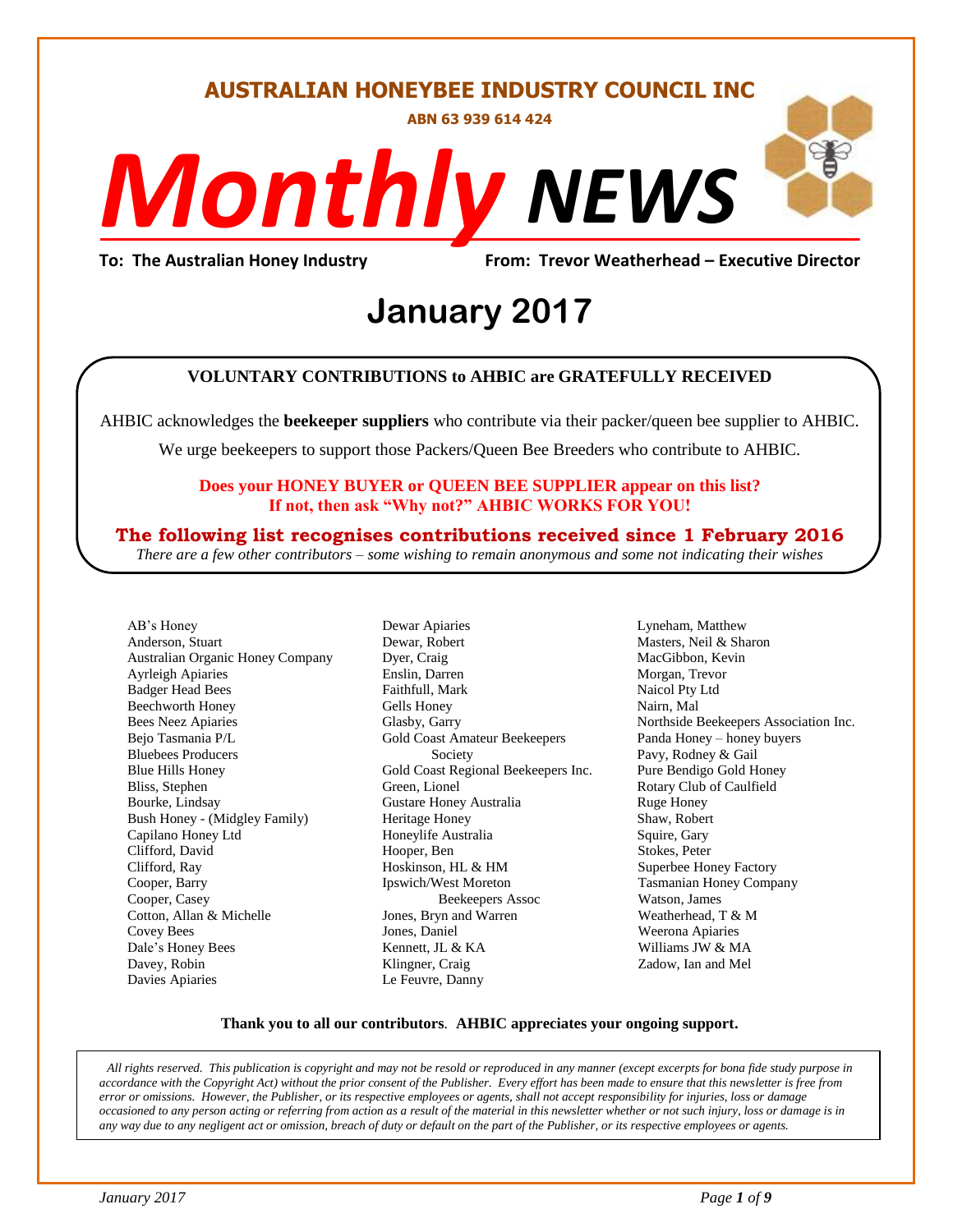#### **ADJUVANT AFFECTS LARVAE**

A report out of Penn State University in the USA found that a common adjuvant makes larvae more susceptible to black queen cell virus. It should be noted that this is research carried out in the laboratory and not in the field. The reality is that problems would normally only arise if plants are sprayed whilst in bloom. So if the chemical is not used at flowering then there should not be any problem. The report said:-

*A chemical that is thought to be safe and is, therefore, widely used on crops -- such as almonds, wine grapes and tree fruits -- to boost the performance of pesticides, makes honey bee larvae significantly more susceptible to a deadly virus, according to researchers at Penn State and the U.S. Department of Agriculture. "In the lab, we found that the commonly used organosilicone adjuvant, Sylgard 309, negatively impacts the health of honey bee larvae by increasing their susceptibility to a common bee pathogen, the Black Queen Cell Virus," said Julia Fine, graduate student in entomology, Penn State. "These results mirror the symptoms observed in hives following almond pollination, when bees are exposed to organosilicone adjuvant residues in pollen, and viral pathogen prevalence is known to increase. In recent years, beekeepers have reported missing, dead and dying brood in their hives following almond pollination, and exposure to agrochemicals, like adjuvants, applied during bloom, has been suggested as a cause."*

*According to Chris Mullin, professor of entomology, Penn State, adjuvants in general greatly improve the efficacy of pesticides by enhancing their toxicities.*

*"Organosilicone adjuvants are the most potent adjuvants available to growers," he said. "Based on the California Department of Pesticide Regulation data for agrochemical applications to almonds, there has been increasing use of organosilicone adjuvants during crop blooming periods, when two-thirds of the U.S. honey bee colonies are present." Fine noted that the U.S. Environmental Protection Agency classifies organosilicone adjuvants as biologically inert, meaning they do not cause a reaction in living things.*

*"As a result," she said, "there are no federally regulated restrictions on their use."*

*To conduct their study, the researchers reared honey bee larvae under controlled conditions in the laboratory. During the initial stages of larval development, they exposed the larvae to a low chronic dose of Sylgard 309 in their diets. They also exposed some of the larvae to viral pathogens in their diets on the first day of the experiment.*

*"We found that bees exposed to the organosilicone adjuvant had higher levels of Black Queen Cell Virus," said Fine. "Not only that, when they were exposed to the virus and the organosilicone adjuvant simultaneously, the effect on their mortality was synergistic rather than additive, meaning that the mortality was higher from the simultaneous application of adjuvant and virus than from exposure to either the organosilicone adjuvant or the viral pathogen alone, even if those two mortalities were added together," said Fine. "This suggests that the adjuvant is enhancing the damaging effects of the virus." The researchers also found that a particular gene involved in immunity -- called 18-wheeler -- had reduced expression in bees treated with the adjuvant and the virus, compared to bees in the control groups. "Taken together, these findings suggest that exposure to organosilicone adjuvants negatively influences* 

*immunity in honey bee larvae, resulting in enhanced pathogenicity and mortality," said Fine.*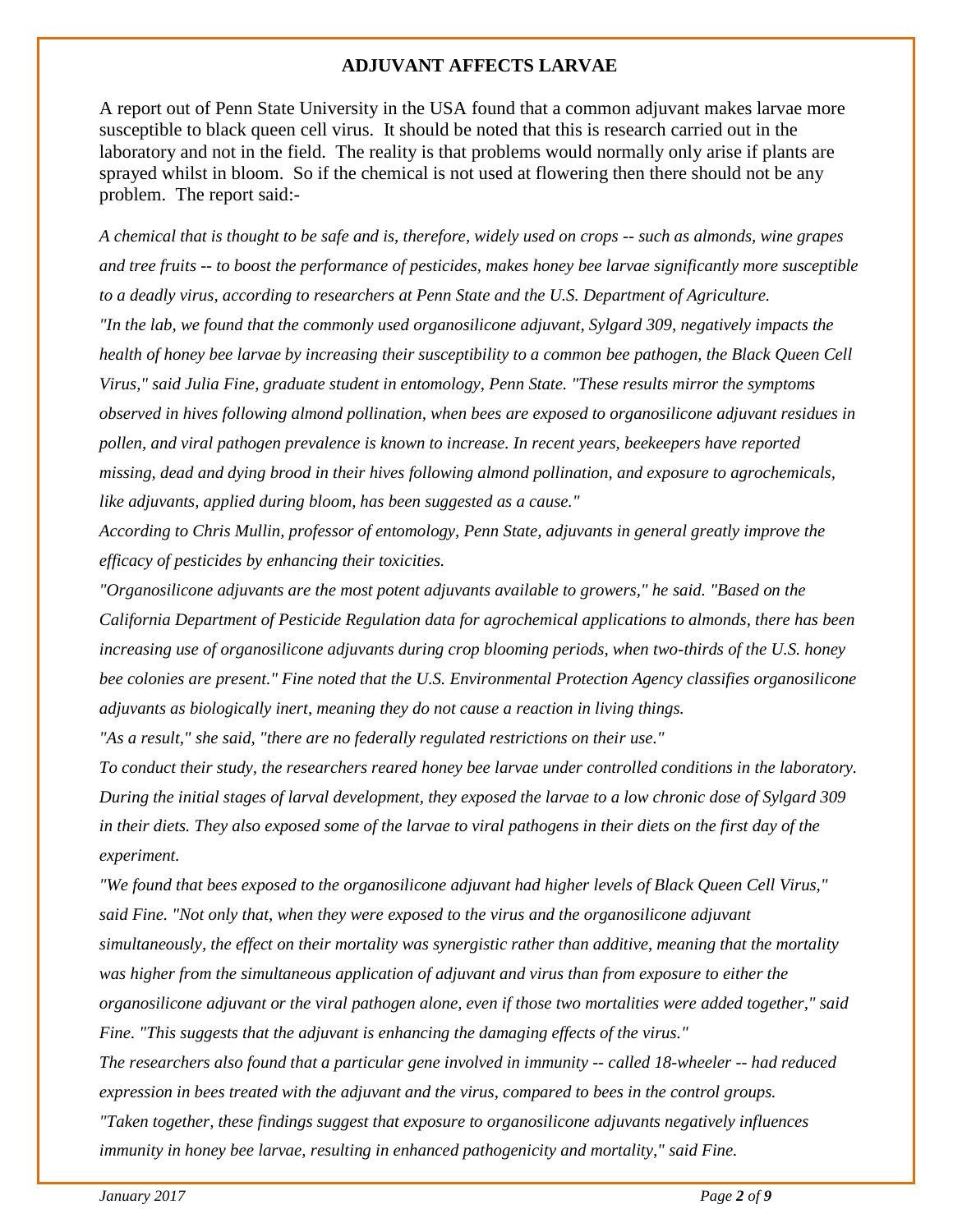*The results appeared Jan. 16 in* **Scientific Reports***.*

*Mullin noted that the team's results suggest that recent honey bee declines in the United States may, in part, be due to the increased use of organosilicone adjuvants.*

*"Billions of pounds of formulation and tank adjuvants, including organosilicone adjuvants, are released into U.S. environments each year, making them an important component of the chemical landscape to which bees are exposed," he said. "We now know that at least Sylgard 309, when combined at a field-relevant concentration with Black Queen Cell Virus, causes synergistic mortality in honey bee larvae."*

#### **HONEY EXPORTS TO SAUDI ARABIA**

Still no joy at this time. Negotiations are still going on.

#### **LIVE BEE EXPORTS TO THE USA**

Again still no result here.

#### **AGM**

Annual conferences for 2017, in chronological order, as I currently have them are:-

| WA Farmers Federation – Beekeeping Section        | 13 May - Perth               |
|---------------------------------------------------|------------------------------|
| New South Wales Apiarists Association             | 18 & 19 May - Ballina        |
| Tasmanian Beekeepers Association                  | 26 & 27 May - Hobart         |
| Victorian Apiarists Association                   | 7 & 8 June - Warrnambool     |
| Honey Packers and Marketers Association of Aust.  | 23 June                      |
| Queensland Beekeepers Association                 | $29$ June $-1$ July - Gympie |
| South Australian Apiarists Association            | 6 & 7 July-Adelaide          |
| Australian Honey Bee Industry Council             | 8 July - Adelaide            |
| National Council of Crop Pollination Associations | <b>TBA</b>                   |
| Australian Queen Bee Breeders Association         | <b>TBA</b>                   |

The dates for the South Australian Conference and the AHBIC AGM may change. Will advise when the final information is received.

#### **NEW CHEMICAL REGISTRATIONS**

**Application no.:** 107562

**Applicant ACN:** 009 660 879<br> **Summary of use** 6 60 879

**Date of registration:** 12 December 2016 **Product registration no.:** 83117<br>
Label approval no.: 83117/107562 **Label approval no.:** 

**Application no.:** 107260 **Applicant ACN:** 122 081 574

**Date of registration:** 5 January 2017 **Product registration no.:** 82982 **Label approval no.:** 82982/107260

**Product name: Relyon Lymo 225 Insecticide**<br> **Active constituent/s:** 225 g/L methomyl (an anti-ch 225 g/L methomyl (an anti-cholinesterase compound) Applicant name: **Applicant name: Ruralco Holdings Limited** For the control of insect pests in various crops

**Product name: Product name: Product name: Product name: Active constituent/s: Product name:** 250 g/L lambda-cyhalothrin 250 CS Insecticide **Active constituent/s:** <br> **Applicant name:** <br> **Applicant name:** <br> **Complicant name:** <br> **Complicant name:** <br> **Complicant in the Complicant of Titan Ag Pty Ltd Titan Ag Pty Ltd Summary of use <b>For the control of certain insect pests in cotton**, wheat, barley and other crops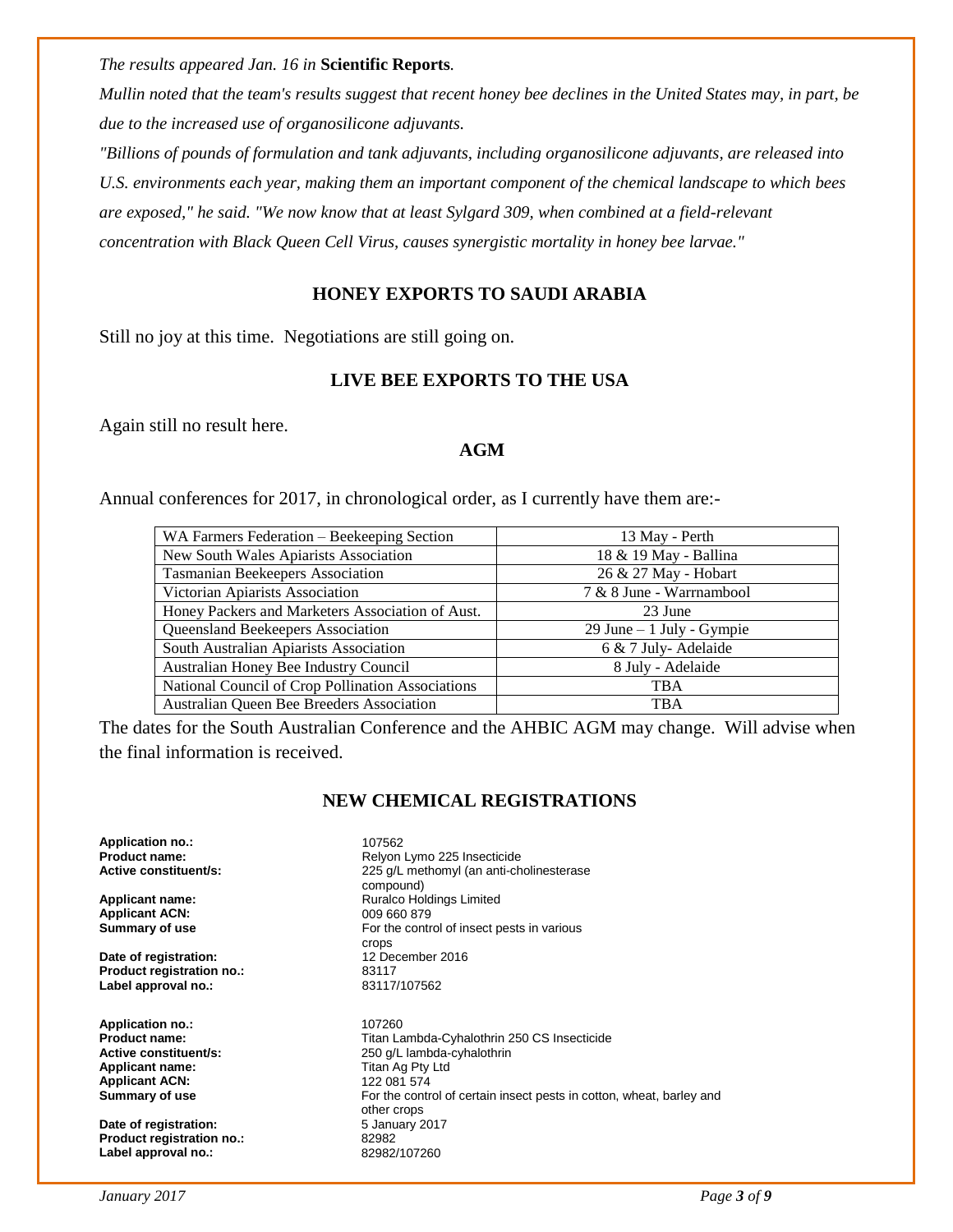**Application no.:** 2007/107732<br> **Product name:** 2008 Relyon Relyon Suspectin 18EC Insecticide/Miticide<br>18 a/L abamectin **Active constituent/s: Applicant name:** <br> **Applicant ACN:** <br> **Applicant ACN:** <br> **Applicant ACN:** <br> **Applicant ACN:** <br> **Applicant ACN:** <br> **Applicant ACN:** <br> **Applicant ACN:** <br> **Applicant ACN:** <br> **Applicant ACN:** <br> **Applicant ACN:** <br> **Applicant A Applicant ACN:**<br>Summary of use For the control of pest mites on pears, apples, tomatoes, citrus, hops, strawberries and ornamentals. For the control of pest mites and native budworm on cotton **Date of registration:** 5 January 2017<br> **Product registration no.:** 83210 **Product registration no.:** 83210<br>
Label approval no.: 83210/107732 **Label approval no.: Application no.:** 205884<br>**Product name:** 2012 2022 2022 2023 KDPC Mectin Insecticide/Miticide<br>18 g/L abamectin **Active constituent/s:**<br>Applicant name: KD Plant Care Pty Ltd<br>134 592 804 **Applicant ACN: Summary of use For the control of certain mites on apples, capsicums, citrus, cotton, hops,** ornamentals, pears, tomatoes and strawberries and native budworm on cotton **Date of registration: 13 January 2017**<br> **Product registration no.:** 82498 Product registration no.: 82498<br>
Label approval no.: 82498/105884 Label approval no.: **Application no.:** 107303<br> **Product name:** Relyon **Product name: Relyon Dimex 400EC Insecticide**<br>**Active constituent/s:** 400 g/L dimethoate (an anticholin **Active constituent/s:** <br>**Applicant name:** <br>**Applicant name:** <br>**Applicant name:** <br>**Applicant name:** <br>**Alternative Ruralco Holdings Limited Applicant name:** Ruralco Holdings Limited **Applicant ACN:** 009 660 879<br> **Summary of use** For the contr For the control of a wide range of insect pests on fruit trees, certain vegetables, citrus, pastures, cotton, lucerne, peanuts and ornamentals **Date of registration:** 16 January 2017 **Product registration no.:** 83009<br> **Label approval no.:** 83009/107303 **Label approval no.: Application no:** 2007993<br>**Product name:** 2008 Thuilong **Huilong Abamectin Miticide/Insecticide Active constituent/s:** 18 g/L abamectin<br> **Applicant name:** 1991 Huilong Agrocher Huilong Agrochemicals Australia Pty Ltd<br>165 921 031 **Applicant ACN:**<br>**Summary of variation:** To change the distinguishing product name and the name that appears on the label from 'AGSPRAY ABAMECTIN MITICIDE/INSECTICIDE' to 'HUILONG ABAMECTIN MITICIDE/INSECTICIDE' **Date of variation:** 27 September 2016<br> **Product registration no.:** 60612 **Product registration no.: Label approval no.:** 60612/107993

#### **CATEGORISATION**

No word yet on what the PHA Board has decided on the category for *Varroa destructor*.

#### **FRIENDLY FOR BEES**

An article on ABC Rural describes using nanotechnology to do away with the use of pesticides to protect plants. See [http://www.abc.net.au/news/2017-01-11/bioclay-spray-to-fight-pests-and](http://www.abc.net.au/news/2017-01-11/bioclay-spray-to-fight-pests-and-diseases/8176490)[diseases/8176490](http://www.abc.net.au/news/2017-01-11/bioclay-spray-to-fight-pests-and-diseases/8176490)

They spray the plants with a special clay called "Bioclay". If the report is as good as it looks then there would be no need to use pesticides on plants to protect them and this could only have great benefits to beekeepers in that there would be no poisoning of bees. Guess we watch this space.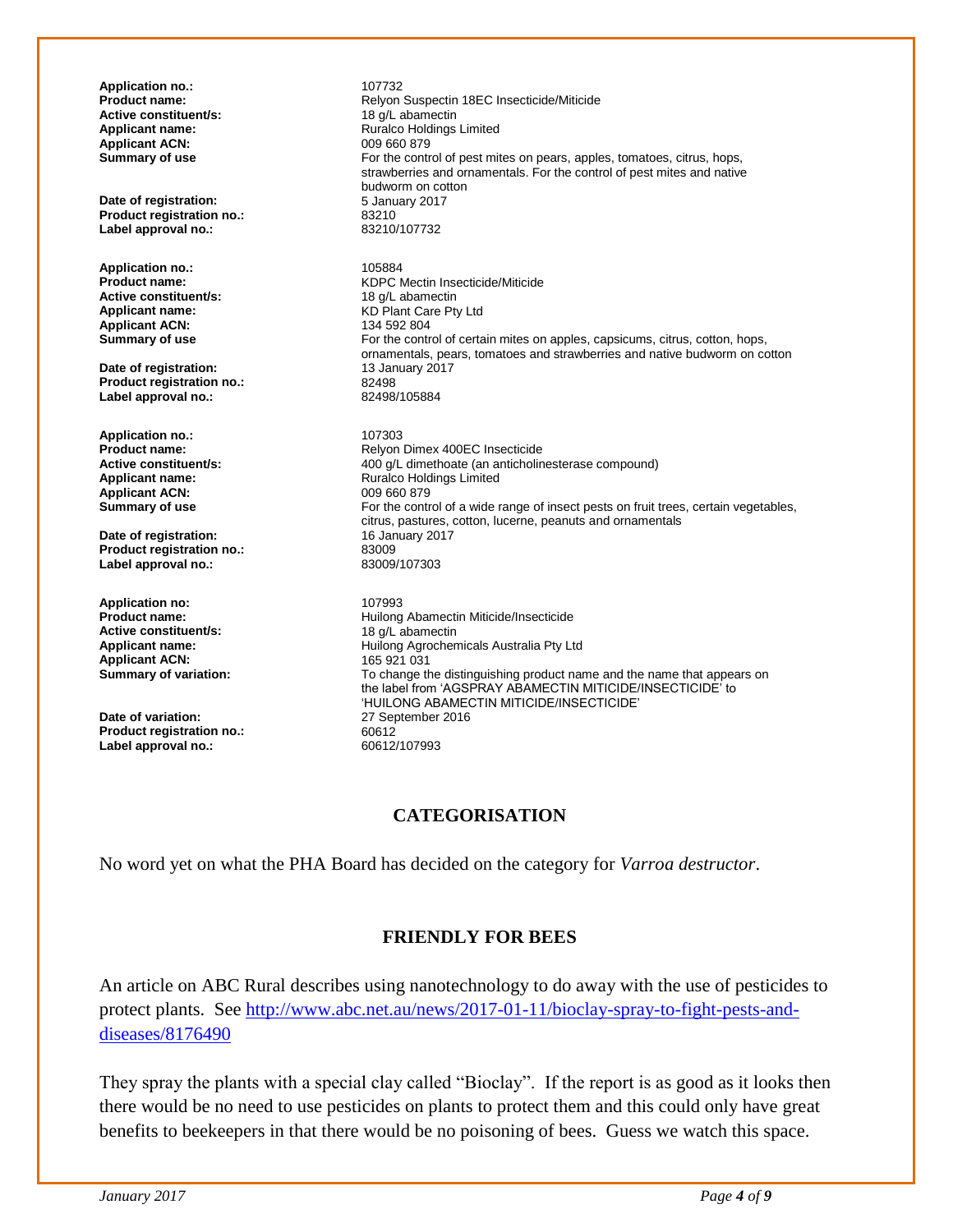#### **COMMUNICATION WITH CROP CONSULTANTS AUSTRALIA**

AHBIC has made contact with Crop Consultants Australia. It is the crop consultants who usually recommend to farmers what they should do with their crops including spraying with pesticides. AHBIC felt it was important that we have this contact so we can put our case forward for the use of more bee friendly chemicals.

The initial contact has been positive with the possibility that AHBIC will be invited to make a presentation at one of the Crop Consultants seminars this year.

This consultation is part of efforts by AHBIC to reduce the incidents of bee hive losses due to poisoning. Other consultations are to be held with the Aerial Applicators i.e. spray plane operators and with Cotton Australia.

#### **RESEARCH TO CUT SUMMER FUN SHORT FOR MAJOR BEEHIVE PEST**

*Beekeepers are being urged to remain on the lookout for Small Hive Beetle (SHB) this summer, ahead of research field trials attempting to trap the pest and reduce its spread.*

*The first incursion of SHB in Australia was detected in 2002 and has since cost the local beekeeping industry millions of dollars annually.*

*Small Hive Beetle (SHB) is particularly active during warm and humid conditions, feeding on bee larvae and turning honey into fermented slime.* 

*A Queensland-based research team – led by Dr Diana Leemon and Dr Andrew Hayes – is currently developing a synthetic lure to deploy in a trap to capture the beetle, as part of a project funded by the Honey Bee and Pollination Program.*

*"To date, lab studies have identified compounds present in natural substances that are highly attractive to SHB," Dr Leemon said.*

*"These compounds have been blended together into a lure to attract beetles towards a trap instead of a beehive, and field testing of the lure has started this month in various locations near active bee hives around Queensland."*

*"Trapping of SHB with a natural attractant is currently being carried out to gather information on the movement and behaviour of SHB, and this information will help determine the best time and place to deploy traps with the synthetic lure."*

*Chairman of the Honey Bee and Pollination Program, Michael Hornitzky, said the research was crucial in managing SHB incursions.*

*"It is exciting research in terms of developing the odour lure and modifying a non-specific commercial trap to contain the lure," Dr Hornitzky said.*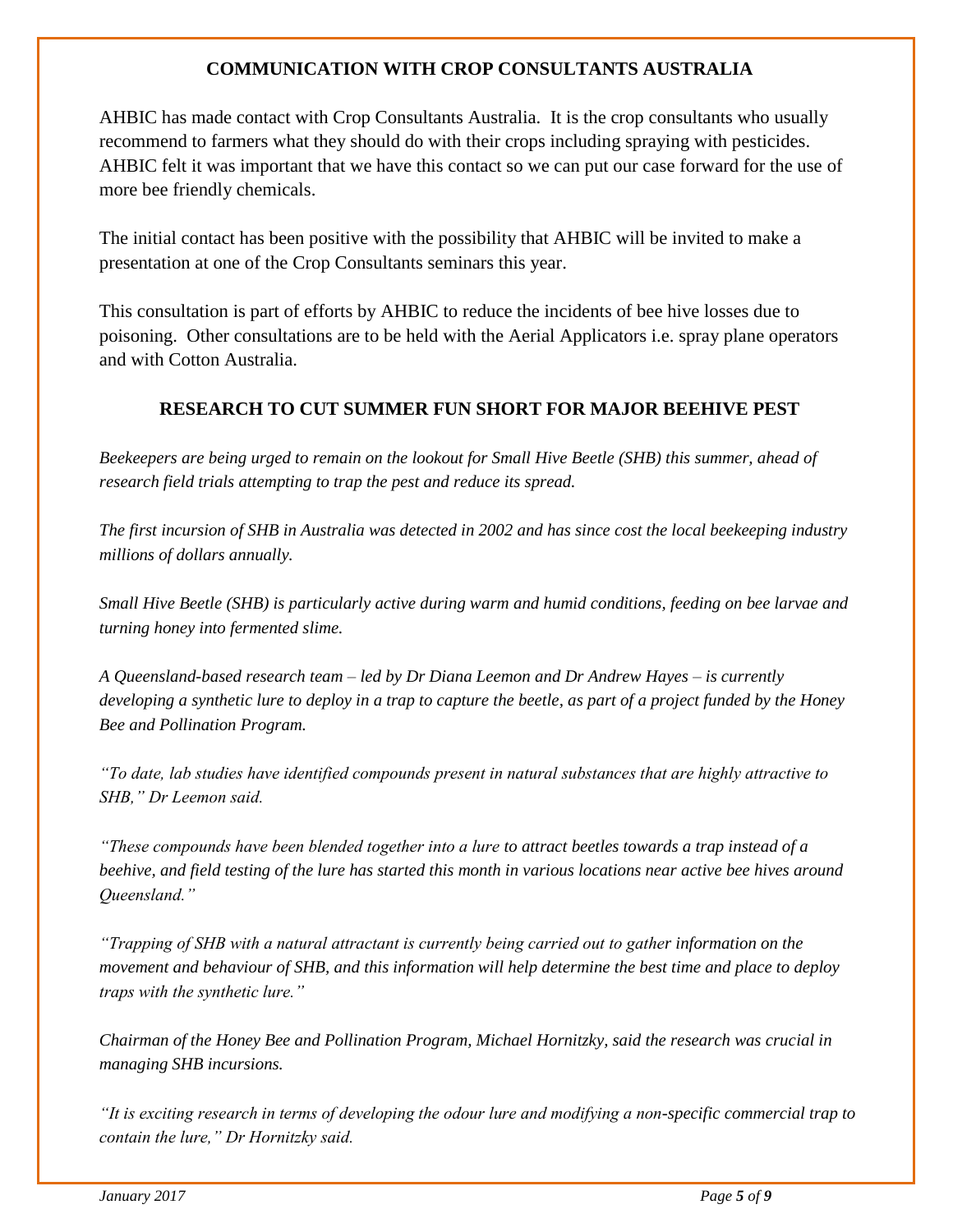*"It is hoped that this research could help the beekeeping industry establish more extensive eradication strategies for the future."*

*Results from the field trials are due to be released mid-2017.*

*SHB is now established throughout coastal regions of Australia, from Cape York in Queensland, to Adelaide and northern parts of Western Australia.*

*Incursions can badly disturb honey production, and in some cases result in the complete loss of hives.*

*Beekeepers in affected areas are encouraged to closely monitor any signs of changes to their hives, and contact their respective state or territory agricultural department for advice if the beetle is detected.*

*For more information go to [www.beeaware.org.au](http://coxinall.us7.list-manage.com/track/click?u=87f4462512400a53a67349d86&id=6abdebfd12&e=99278a1f2d)*

#### **HIVES IN BY HELICOPTER**

Lindsay Bourke (in Tasmania) used a helicopter to get his beehives into the leatherwood flow due to a bridge being not serviceable.

See video at<http://www.abc.net.au/news/2017-01-22/bees-get-airlifted/8201490>

We had the case of a beekeeper using a helicopter to ferry out hives in south west Queensland due to the wet conditions last year but this maybe the first time in Australia that the helicopter has been used to get hives into an area.

Let us hope the bridge gets fixed or the helicopter will again be in use to get the hives out.

#### **EXTERNAL LURE FOR SMALL HIVE BEETLE**

Dr. Diana Leemon from the Queensland Department of Agriculture and Fisheries is moving into a field trial looking to develop an external lure for small hive beetle (SHB). See <http://www.abc.net.au/news/2017-01-24/researchers-and-farmers-battle-bee-pest/8207920>

SHB is a pest that entered Australia in 2002 and has since spread to mainland eastern Australia, South Australia and the northern part of Western Australia.

Dr. Leemon's project is funded by the Honey Bee and Pollination Program and the external lure is the Holy Grail for beekeepers in their efforts to keep SHB under control.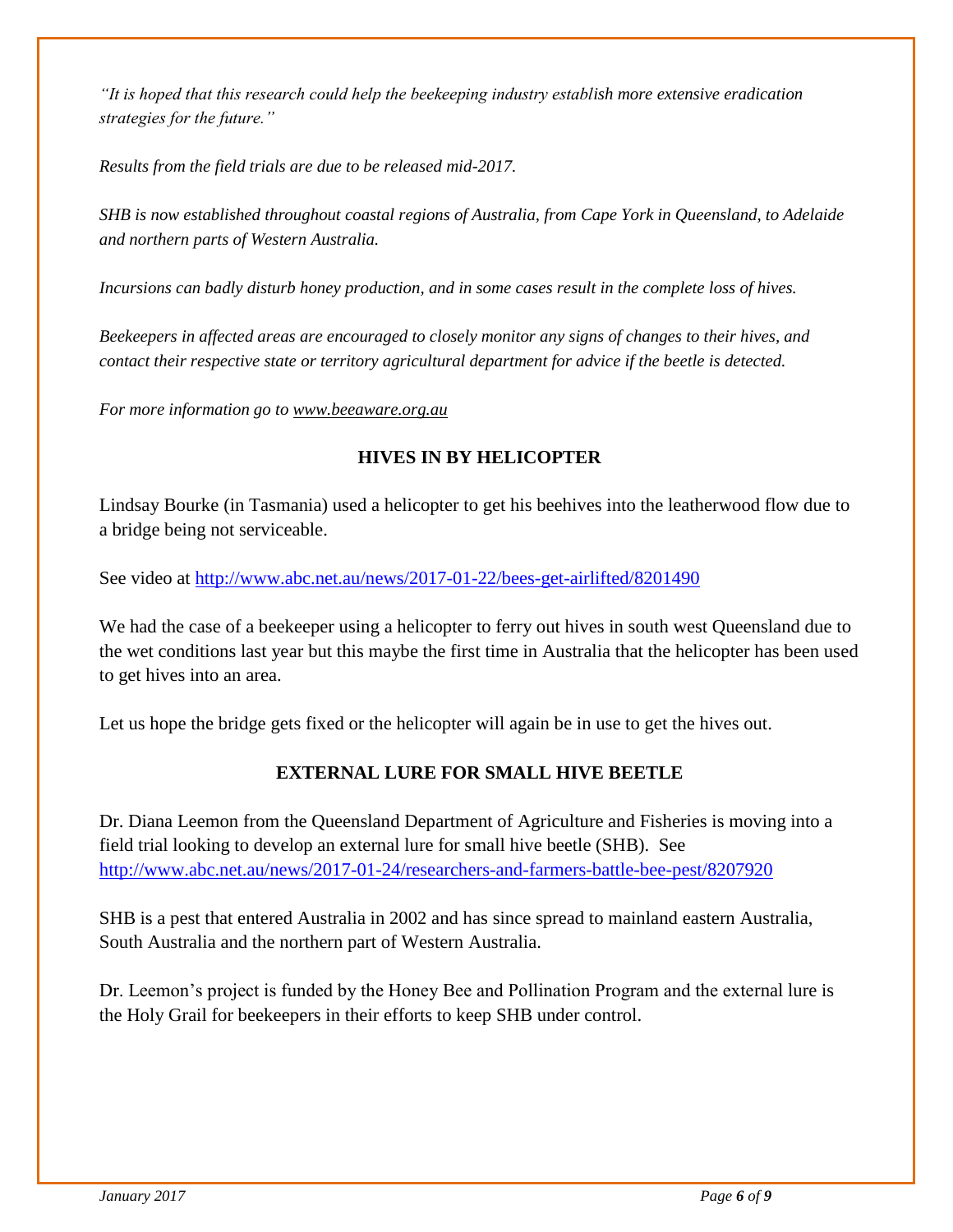



### **MEDIA RELEASE**

#### Applications now open: Students studying agriculture have access to scholarship

#### **11 January 2017**

Applications for the Horizon Scholarship are now open to first-year university students studying agriculture-related degrees.

The Horizon Scholarship, an initiative of the Rural Industries Research & Development Corporation (RIRDC) in partnership with industry sponsors, provides \$5,000 per year for the duration of a student's university degree. Applications close on Friday, 24 February 2017.

The Horizon Scholarship also offers students annual industry work placements, access to industry leaders, professional development assistance, and opportunities to network and gain knowledge at a range of industry events.

RIRDC's Managing Director John Harvey said the Horizon Scholarship provides real and practical benefits for the students involved and as a result will differentiate them from their peers.

"The students involved in the Horizon Scholarship are expanding their networks and learning new skills. Combined with easing the financial burden on students and families, the Scholarship is opening doors for these future agricultural leaders," Mr Harvey said.

"The Scholarship attracts students who are collaborative, dynamic, passionate and want to be future leaders of Australia's agricultural industries - it is special group of young people and we look forward to welcoming more of them into the Scholarship in 2017."

To be eligible for the Horizon Scholarship students must be entering their first year of university and studying a degree related to agriculture, such as agricultural science, rural science, livestock/animal science, veterinary science or agribusiness and plant science. Students must also have started their tertiary studies no longer than two years after leaving high school.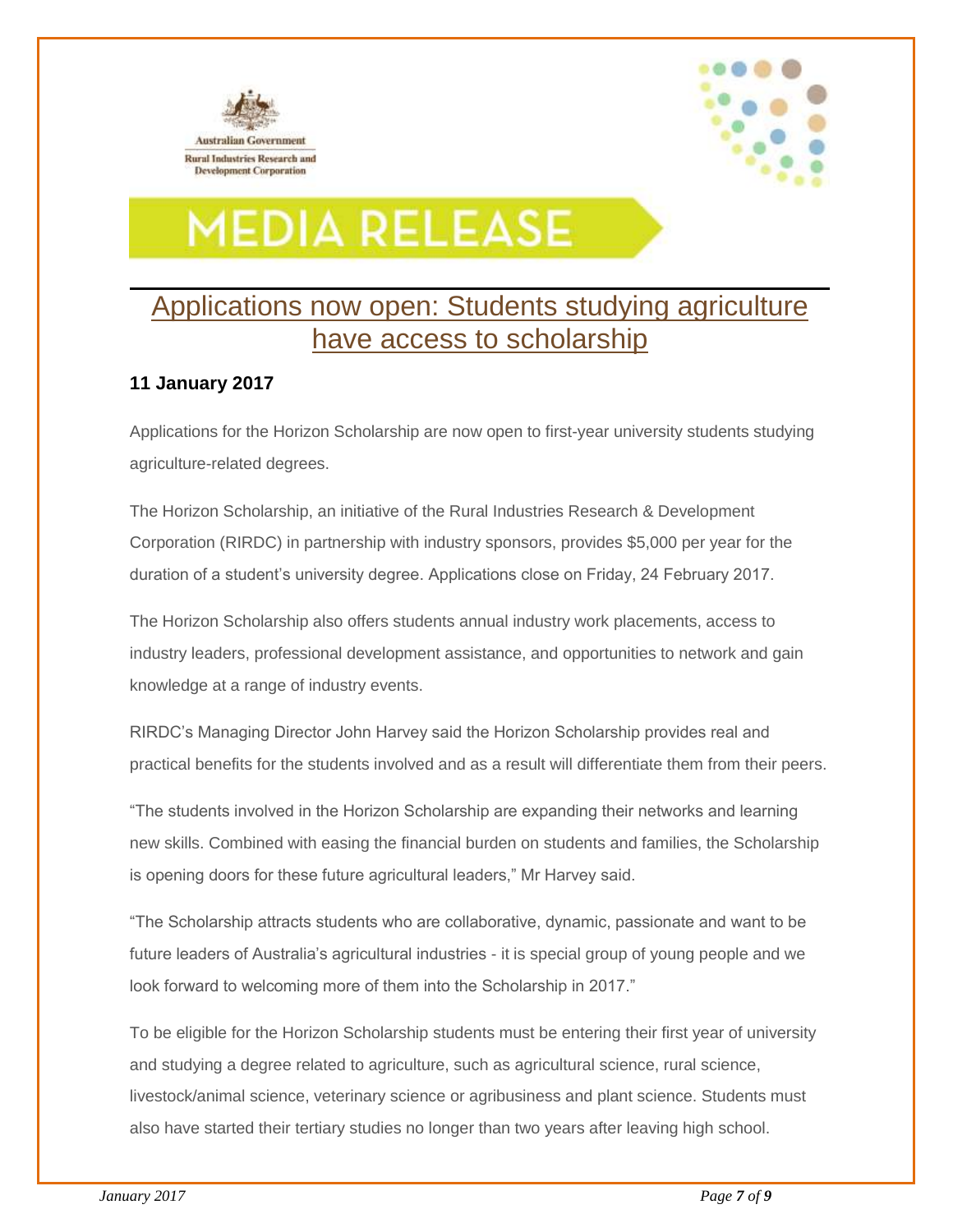Scholarship recipients will be selected on the basis of their commitment to a career in agriculture, as well as their leadership potential and high school academic record.

Applications close on Friday, 24 February 2017 and shortlisted applicants must be available for a telephone interview in March 2017. The Scholarship winners will be announced in May 2017.

Application forms can be downloaded from the RIRDC website at [www.rirdc.gov.au/horizon](http://rirdc.cmail19.com/t/r-l-ykijujkk-dyldkhtlx-t/) or by contacting RIRDC on 02 6923 6916.

Sponsors of the Horizon Scholarship are the Australian Egg Corporation, ANZ, the Cotton Research and Development Corporation, the Grains Research and Development Corporation, Horticulture Innovation Australia Limited, McCaughey Memorial Institute, Meat & Livestock Australia, Sugar Research Australia, and RIRDC (Rice and Chicken Meat research programs).

Media contact: Samantha Munro, RIRDC Communications Manager, ph.02 6923 6916.



Building 007, Charles Sturt University Boorooma St Wagga Wagga NSW 2650 www.rirdc.gov.au c/o Charles Sturt University, Locked Bag 588 Wagga Wagga NSW 2678 ph. 02 6923 6900 · e. rirdc@rirdc.gov.au · ABN 25 203 754 319